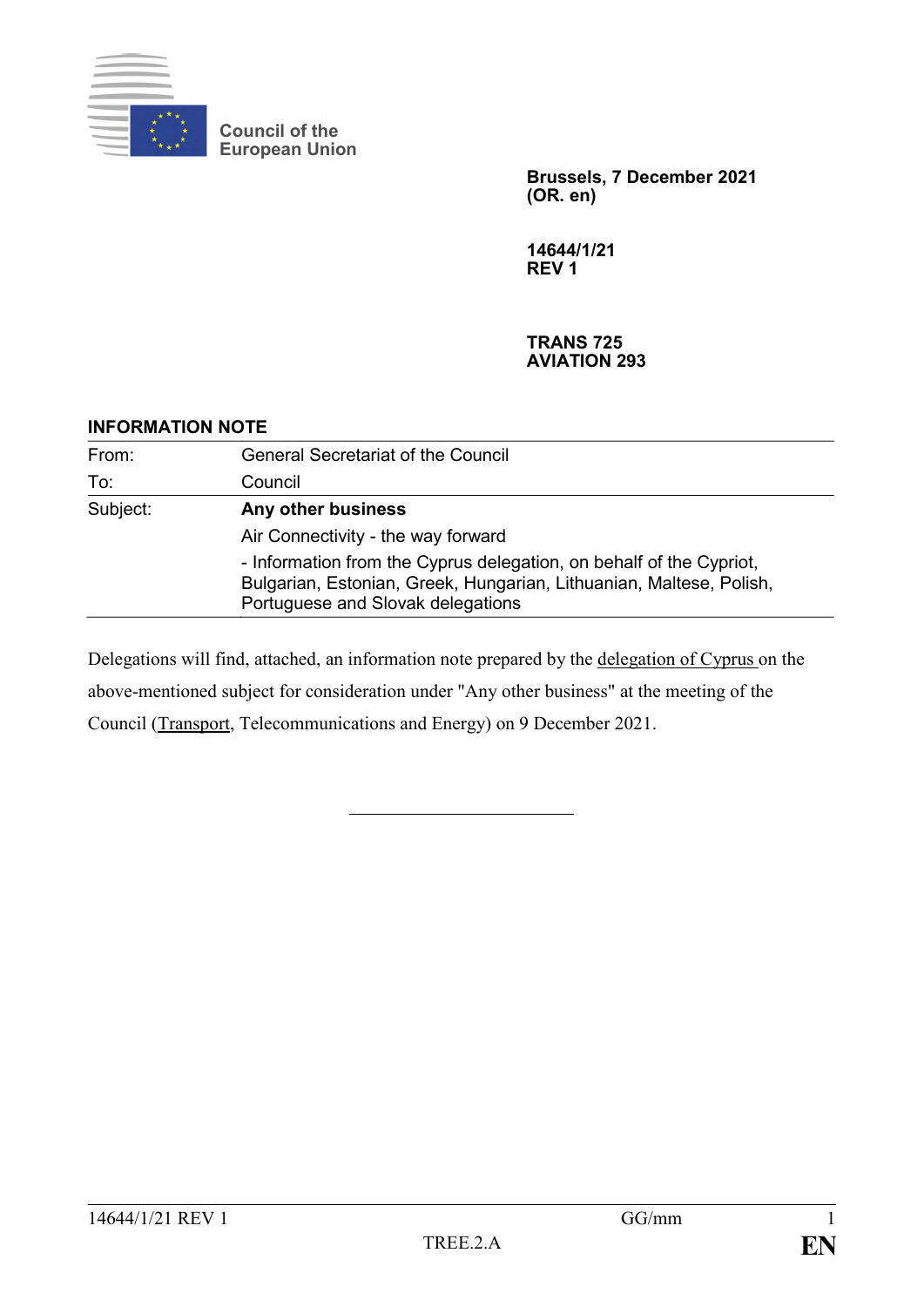## **Transport Council 9 December 2021 Any other business: Air Connectivity – the way forward**

## **TTE Council – 9 December 2021**

- *Information from the Republic of Cyprus on behalf of the Cypriot, Bulgarian, Estonian, Greek, Hungarian, Lithuanian, Maltese, Polish, Portuguese and Slovak delegations*

Air connectivity remains worryingly at low levels despite initial optimistic forecasts by various stakeholders on the recovery post-pandemic. Most importantly, uneven recovery across the Union is ranging from full recovery to -40% pre-pandemic traffic levels. Load factors remain low across all operators, despite the introduction of the Digital Green Certificate and the resumption of travel within the Union. The resurgence of the virus in many EU member states diminishes the optimism of the past couple of months, jeopardizing the gains achieved and putting at risk the economic recovery. It also proves the point that a comprehensive temporary framework needs to be in place to facilitate the speedy recovery of the sector.

Concurrently, the industry is facing increasing sustainability challenges and urgently needs to transition to environmentally sustainable growth and decarbonize in line with the Paris Agreement. The Commission proposed a number of legislative measures which aim to aid the industry in its efforts to decarbonize. However, taking into consideration the current state of the sector, we need to ensure that the legislative proposals will a) safeguard the level playing field of the single aviation market, but not adversely affect the competitiveness of our industry, b) not lead to increased consumer prices and c) not put at disadvantage and disproportionately affect peripheral and insular Member States that rely mostly or exclusively on Aviation for their connectivity needs. The transition to zero emissions in Aviation needs to be achieved via explicit and tangible measures that will ensure a smooth and just transition for all Member States.

In the June 2021 Transport Council, Cyprus along with Estonia, Greece, Hungary, Lithuania, Poland, Romania and Slovakia presented the Air Connectivity Declaration, calling on the Commission to take measures to address the connectivity gap across the Union resulting from the ongoing pandemic. We called for a plan that will address the transportation needs of the people, the single market and the economy of the Union and at the same time ensure environmental